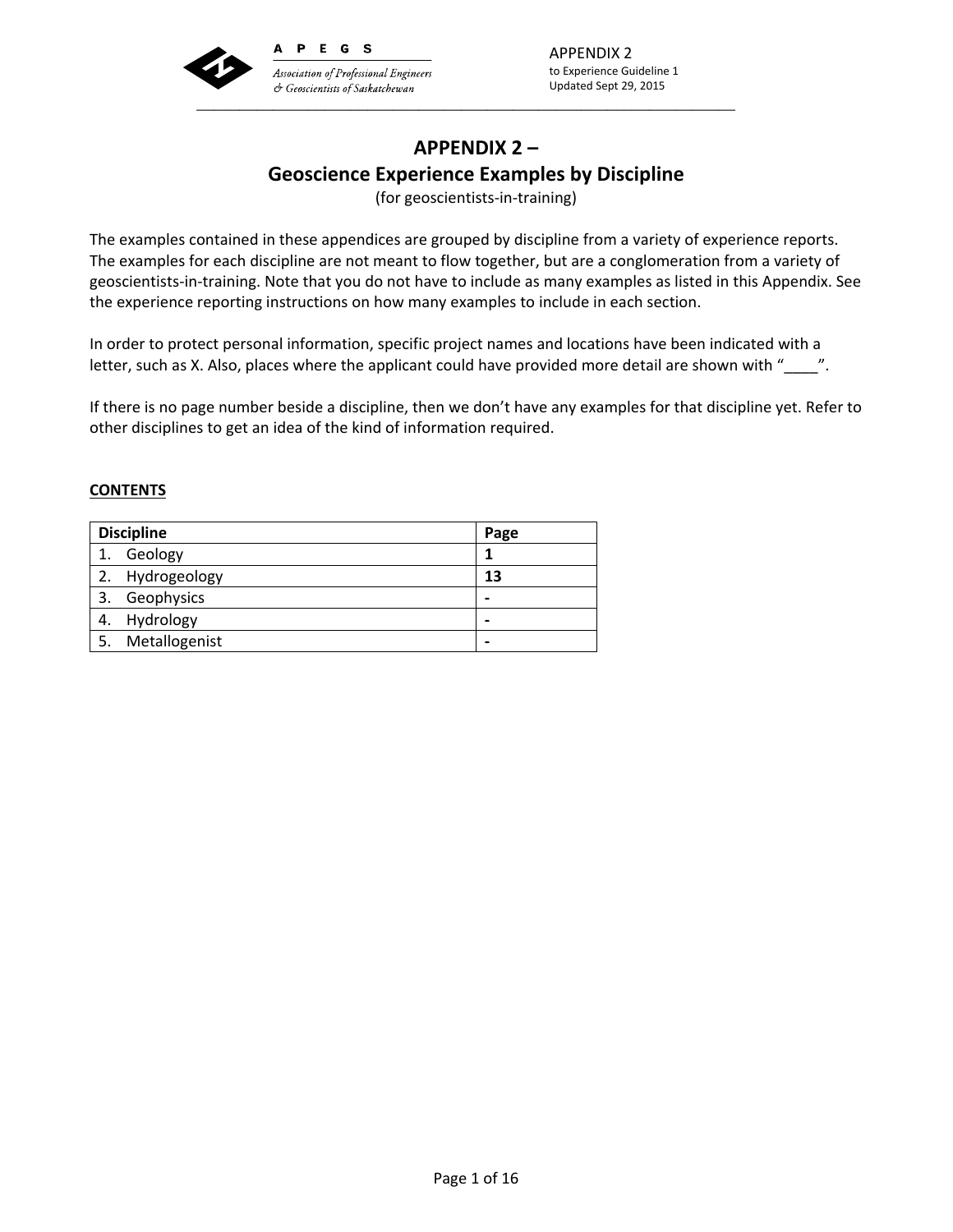

APPENDIX 2 to Experience Guideline 1 Updated Sept 29, 2015

# **Geology Examples**

### **Part 1 ‐ APPLICATION OF THE KNOWLEDGE OF GEOSCIENCE PRINCIPLES AND PRACTICE**

### Geoscience training and familiarization

- Each and every point in your reports should include what you did personally, how you did it, why you did it *and what the outcome was*.
- As a Geologist II, I worked on four diamond drill programs to explore for uranium mineralization; the X project located in the Z basin overlying the B metasedimentary rocks on the Y Domains within the G Province. This example should also have included the applicant's role in the work, how it was done, why it was done *that way and what the outcome was.*
- I attended several geological conferences and advanced educational opportunities; the Geological Association of Canada, the Mineralogical Association of Canada (GAC‐MAC) conference and uranium course, and the Saskatchewan Geological Survey (SGS) open house. Some highlights of what I learned are
- In May, I took an in-house CANSTRAT Sample Logging course, directed by X in Calgary. The course was 10 days long where I focused on sample description, studied clastic, karst and evaporate samples under the microscope.
- In June, I took a professional log evaluation seminar at the Calgary Petroleum Club lead by Schlumberger. I was able to apply my training to the X project.
- In June, I took an in-house potash course in the Regina Subsurface Geological Laboratory. The 5-day course was let by Joe Smith, P.Geo. I studied several cores focusing on familiarizing the Prairie Evaporite Formation, and predominately on the Upper and Lower M Member.
- During the field program in northern Alberta I became increasing familiar with the Fort McMurray Formation and being able to call core points. I also worked with the Clearwater Formation and became more familiar with this argillaceous limestone in the X project.
- When working in central Saskatchewan I became familiar with the Prairie Evaporite Formation, as well as, all the stratigraphy between the glacier-till to ore zone. I became comfortable being able to call both the First and Second Red Beds to initiate coring procedures.
- On the X project, my work has focused on exploration and delineation of three zones \_\_\_\_*name the zones*\_\_\_\_ in order to develop NI43‐101 compliant resource estimates. I received training on proper logging techniques including measurements, samples, photos, and core handling. Due to the intense alteration at this project, lithological recognition and deciphering of the antecedent is a core skill that I have developed with confidence during this reporting period. My observations helped unravel the metallogenic model for the X deposit and the familiarity in recognizing alteration signatures is crucial in future exploration programs.
- Due to the nature of the uranium mineralization at X project, I took eight in-house seminars on the proper and safe handling procedures and sampling procedures for radioactive drill core.
- I took a certified course on the transportation of dangerous goods to be able to properly package radioactive samples and know how to legally and safely transport our radioactive samples to the analysis lab. I am now certified by Transport Canada to ship and transport naturally occurring radioactive samples. This training is crucial, as part of the chain of custody for samples requires that X's employees personally transport the samples from site to the lab.
- I took MapInfo and GIS training courses in order to use them during exploration projects. They helped me prepare cross‐sections, plan maps, log displays and thematic maps. I used these programs not just to visualize displays of a drill log but to help interpret trends on a property scale to better understand the entire property at projects X and Z.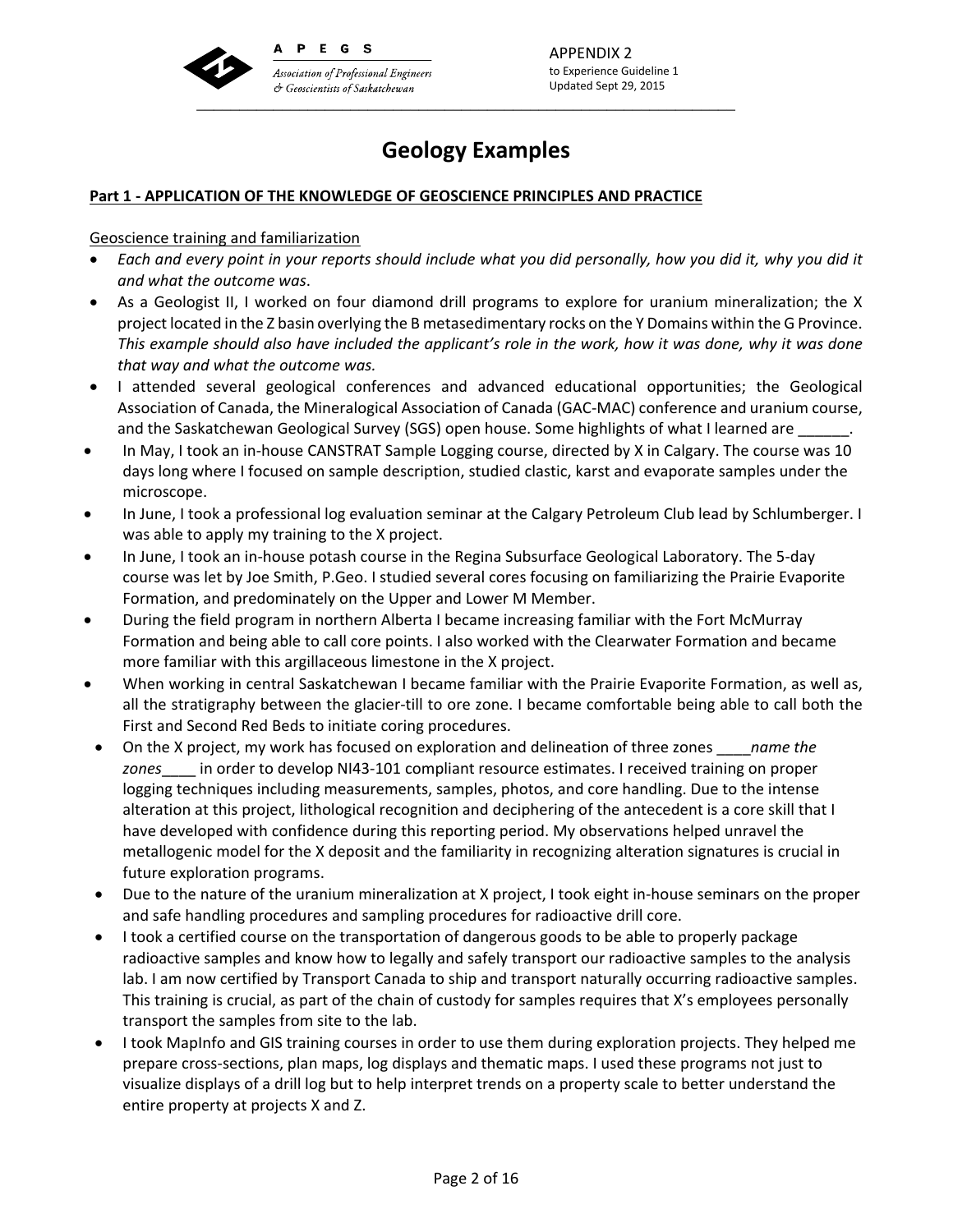

PEGS  $\mathbf{A}$ 

**Association of Professional Engineers** & Geoscientists of Saskatchewan \_\_\_\_\_\_\_\_\_\_\_\_\_\_\_\_\_\_\_\_\_\_\_\_\_\_\_\_\_\_\_\_\_\_\_\_\_\_\_\_\_\_\_\_\_\_\_\_\_\_\_\_\_\_\_\_\_\_\_\_\_\_\_

APPENDIX 2 to Experience Guideline 1 Updated Sept 29, 2015

- **I** attended the Saskatchewan Industry and Resources Open House conference in Saskatoon. This conference allowed me to keep up to date with other projects going on in the province and new technologies being used in exploration.
- Over this reporting period I worked on six exploration projects in southeast Saskatchewan in eight different stratigraphic units: Midale, Frobisher, Alida, Tilston, Bakken, Torquay, Birdbear and Red River. My role on the team was \_\_\_\_\_\_\_\_. I received training from experienced consultants on the trapping and reservoir characteristics in these units in southeastern Saskatchewan.
- I became more familiar with the geology of the Bakken and Torquay Formations in southeastern Saskatchewan by analyzing cores with other geologists, attending core workshops and reading geology articles in magazines and website such as
- Inoted that across the local areas the G sandstone was often thicker, coarser-grained and less argillaceous. All of these observations indicated that the better reservoir sandstone was originally deposited across areas with earlier structural relief. This clearer understanding of the Bakken reservoir allowed me to work more effectively with my supervisor, geophysicist, consulting geologists and partners in order to develop an exploration model for pursuing Bakken prospects in southeastern Saskatchewan. This work lead to our acquisition of 11 sections of land in the Q area.
- I attended the Williston Basin Petroleum Conference in Regina where several talks, poster presentations and the Core Workshop focused directly on the geology of southeastern Saskatchewan. Some highlights of what I learned that applied to my work were
- As part of our exploration program, I viewed cores and discussed Midale and Bakken depositional models with two senior geologists and gained a much better understanding of facies and depositional controls.

## Technical geoscience experience

- Each and every point in your reports should include what you did personally, how you did it, why you did it *and what the outcome was*
- I completed 15 geological sections and maps based on the field data that was collected and interpreted the geochemistry with the help of in‐house specialists. *This example is missing what the outcome was (pick one and explain the outcome).*
- I contributed to the annual report by writing drill hole summaries, interpretations and generating technically descriptive figures. I became increasingly familiar with the geological controls on unconformity and basement type mineralization models in large dextral strike‐strip fault systems.
- I collaborated with technical experts on geophysics within the department and gained an understanding of how electromagnetic (EM), magnetics, gravity, resistivity and 3D seismic can be used to help target favorable basement stratigraphy beneath the Y sandstone cover.
- I cored logged at the X Mine and the Y Project. I picked core point (D Formation) at the geotechnical drills on site. I also core logged lithology and geotechnical, focusing on clearly describing the M Formation and the P Formation.
- At the Y Project, I went to the drill-to-call core point at the Q Formation. This was necessary to confirm that the drillers with H Drilling were installing the vibrating wire piezometers in the target zone.
- I was a wellsite Geologist for the X exploration project in Saskatchewan. I analyzed drill core and chip samples. I logged the chip samples, called core point based off chip samples and Pason data. I logged the lithology of ore zone before shipping it to the core lab in city X.
- I worked with other geoscientists as part of the exploration team on the X property in the Z Basin in northern Saskatchewan. Key duties I had included working along with geotechnicians to measure the meterage of the core. Logging included differentiating lithologies as well as where alteration is present, including argillisation, chloritization, silicification/desilicification and iron oxides and structural features including faults, foliation and folding. Other drill‐associated duties I had involved spotting drill hole collar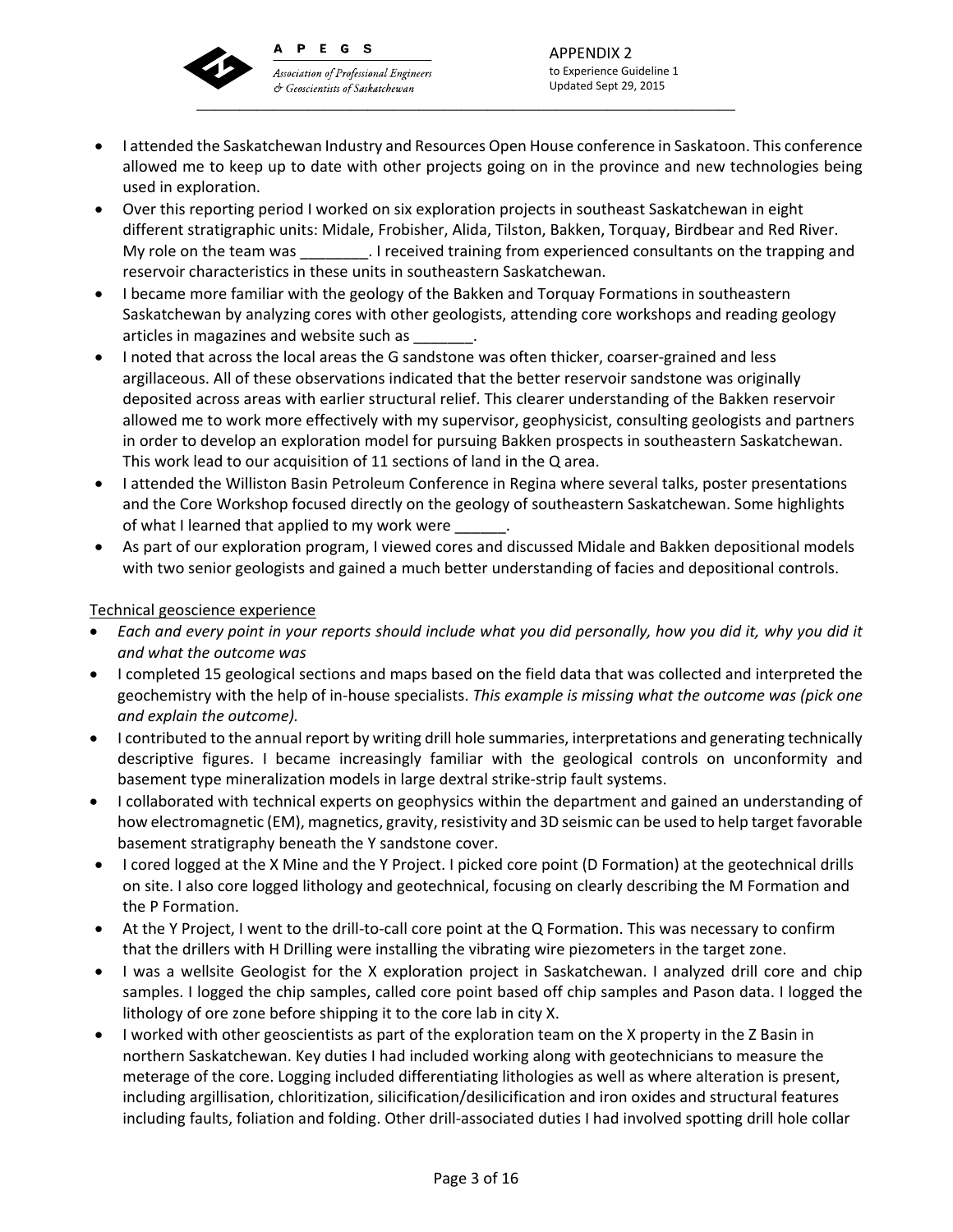

PEGS

**Association of Professional Engineers** & Geoscientists of Saskatchewan \_\_\_\_\_\_\_\_\_\_\_\_\_\_\_\_\_\_\_\_\_\_\_\_\_\_\_\_\_\_\_\_\_\_\_\_\_\_\_\_\_\_\_\_\_\_\_\_\_\_\_\_\_\_\_\_\_\_\_\_\_\_\_

APPENDIX 2 to Experience Guideline 1 Updated Sept 29, 2015

locations and getting GPS coordinates for recently drilled holes with a Q GPS. I also probed drill holes with a X downhole gamma logging system. I also used Z's Gyro system for accurate downhole dip and azimuth measurements of drill holes.

- While working in the office, my role on the project was to develop and maintain the GIS database, write summary reports, and interpret data. I carried out geochemical interpretation of clay PIMA data from numerous drill holes to be added to the drill hole summaries and yearly reports. I also did over 50 geochemical analysis write ups including interpretation and descriptions of anomalous trends on both reconnaissance and X deposit drill holes.
- I was the co-author of a three drill hole assessment report for claim D on the Z property. This report included the preparation of maps, drill hole summaries, data interpretation and report compilation.
- I also carried out a geological, geochemical interpretation of the G project. This work helped identify possible target areas, and present management with evidence for their land management plans.
- I made three presentations during this reporting period. One was on my geological and geochemical interpretation of the N Property, another on my findings on the mineral potential of a new property and the third on the results of reconnaissance drilling on the J property.
- As a part of our D exploration project, I conducted a detailed geological study of salt-collapse structures and related hydrocarbon trapping, and identified potential oil prospects in the X, Y and Z areas using 2‐D seismic, cores, cuttings, well‐logs, and maps.
- I studied isopach and structural trends across areas of local salt dissolution at P, Q and R oilfields in order to gain a more thorough understanding of the relationship between salt collapse and X formation production. With comparisons to these known oil‐producing areas, I used regional maps, well logs and cores to identify oil potential across similar structures at X, Y and Z. I identified faults by looking for vertical offsetting relationships that could be correlated across several seismic horizons with often associated folding, thickening and/or thinning of strata.
- I correctly identified faults and noted their approximate timing and stratigraphic position, which was a crucial part of the exploration across salt collapse structures. Other horizontal wells in the G area had already intersected open fractures that lead to loss of circulation and significant additional costs. Our company purchased the land at Z and drilled one Q zone horizontal well. During drilling, I was successful in avoiding fractures and thereby minimizing drilling costs.

## Development of geologic concepts

- Each and every point in your reports should include what you did personally, how you did it, why you did it *and what the outcome was*.
- Using the data collected by the project team and myself, I was required to assess and describe the mineralization potential of the targeted subsurface X stratigraphy using geological maps and scenarios. The outcomes was
- I was a part of the team that delineated three uranium deposits, X, Y and Z. As a part of the delineation process, we wrote 14 reports and gave five presentations showing the development of our geologic model for the uranium deposits. My role was to log core and do geochemical and clay interpretations. These contributed to our exploration team's understanding of the deposit leading to NI43‐101 compliant resource estimates for the X and Y deposits.
- From the mentoring on the Q deposits I received, I developed a great understanding of the geologic models for the deposits and how to translate that to grassroots exploration on other properties such as J and K. *Insert a specific example of the geologic model and where you gained a greater understanding.*
- Our team initiated and conducted an exploration project of the Mississippian Frobisher Beds in the Q area in order to further our land base and drilling prospects. I constructed detailed isopach and structure maps of all producing zones in the Frobisher beds using well logs and core data across an area covering a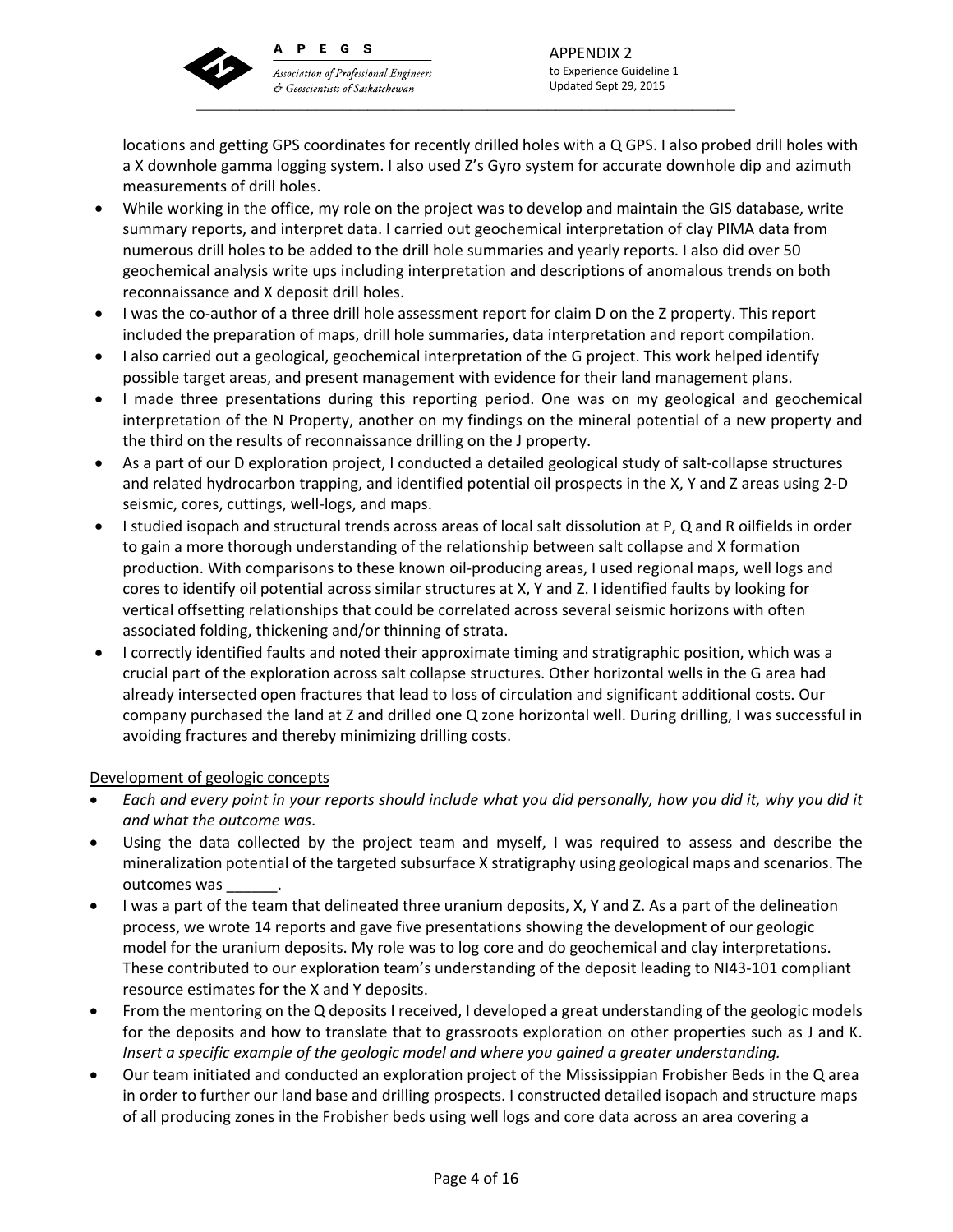

 $\mathbf{A}$ 

PEGS

**Association of Professional Engineers** & Geoscientists of Saskatchewan \_\_\_\_\_\_\_\_\_\_\_\_\_\_\_\_\_\_\_\_\_\_\_\_\_\_\_\_\_\_\_\_\_\_\_\_\_\_\_\_\_\_\_\_\_\_\_\_\_\_\_\_\_\_\_\_\_\_\_\_\_\_\_

Township, with particular emphasis on defining the subcrop edge of the various units. I determined that hydrocarbon trapping resulted from a combination of structural elements and stratigraphic subcropping of the porosity zones. Close examination and mapping of a tight impermeable anhydritization zone immediately below the Mississippian unconformity showed the thickness of this zone to be highly variable, ranging from 20 to 50 m in thickness. This work lead to the development of an exploration model for local trapping related to the depth of subcrop anhydritization. Where the porosity is preserved in down‐dip areas adjacent to local anhydrite "thicks" potential trapping can occur. This geologic concept was then applied to several areas of successful drilling and showed to be an important element to trapping. As a result, two sections of land was acquired in the Q area.

## Mapping and systematic geoscience evaluation

- Each and every point in your reports should include what you did personally, how you did it, why you did it *and what the outcome was*.
- Using the historical and current drill hole results, I assembled a subsurface data set to aid in the evaluation of unconformity mineralization on Project X. The data I assembled was
- I did sub-surface mapping of the Y Member from the E Formation. The sub-surface mapping included logging structure and lithology.
- I updated the stick diagrams for upcoming exploration holes based off of the lithological data from the previous holes on the X Project.
- My sub-surface mapping included logging structures, lithology and a basic geotechnical suite on the X project.
- I evaluated the following formations/units; A, B and C near Q; D near R; E and F near S; a SW Manitoba regional study of the G and H; Mississippian carbonates near T and five other smaller projects that were evaluated in less detail. The maps I generated as part of an evaluation typically included thickness, elevation/structure, porosity, permeability, gross pay, net pay and compilation maps. Compilation maps may include data from integrated geological mapping, hydrology, roads, seismic planned drilling locations/paths, lease roads, economic parameters, planned battery locations, production data, working interest, aerial photographs, land schedules, land prices, facies change, lithology, completions types, core data, etc. The outcome of the above was that we used the geological mapping to guide land acquisition and drill five wells in the S area, made bids for several reviewed assets, raised capital and attracted drilling partners. I learned a great deal about the stratigraphy, mapping, geology and operations of SW Manitoba and formed a strong internal data‐source for our company.

## Identification of geologic hazards and risk to the public and the environment

- Each and every point in your reports should include what you did personally, how you did it, why you did it *and what the outcome was*.
- One of my roles as a project lead was to meet and work with local trap line owners who have hunting and fishing rights on our project lands. I was responsible for making sure our drilling activities would not disrupt their way of life. *This point is missing how it was done and the outcome.*
- The geotechnical drilling at the Y Project was for the installation of deep wireline vibrating piezometers on their stock piles and around the mine itself. The drilling and core logging was to make sure the active mining was not affecting the local water table for both inflow and monitoring any environmental effects. This drilling made me more aware of the environmental effects of active surface mining.
- After taking field trips in northern Saskatchewan, I realize the extent to which exploration affects the environment, especially the roads and drill sites. This knowledge has acutely focused my attention to the flora and fauna of the Athabasca Basin. I also learned to pay more attention to work done by contractors and their adhering to the exploration work guidelines set out by the government in regards to best practices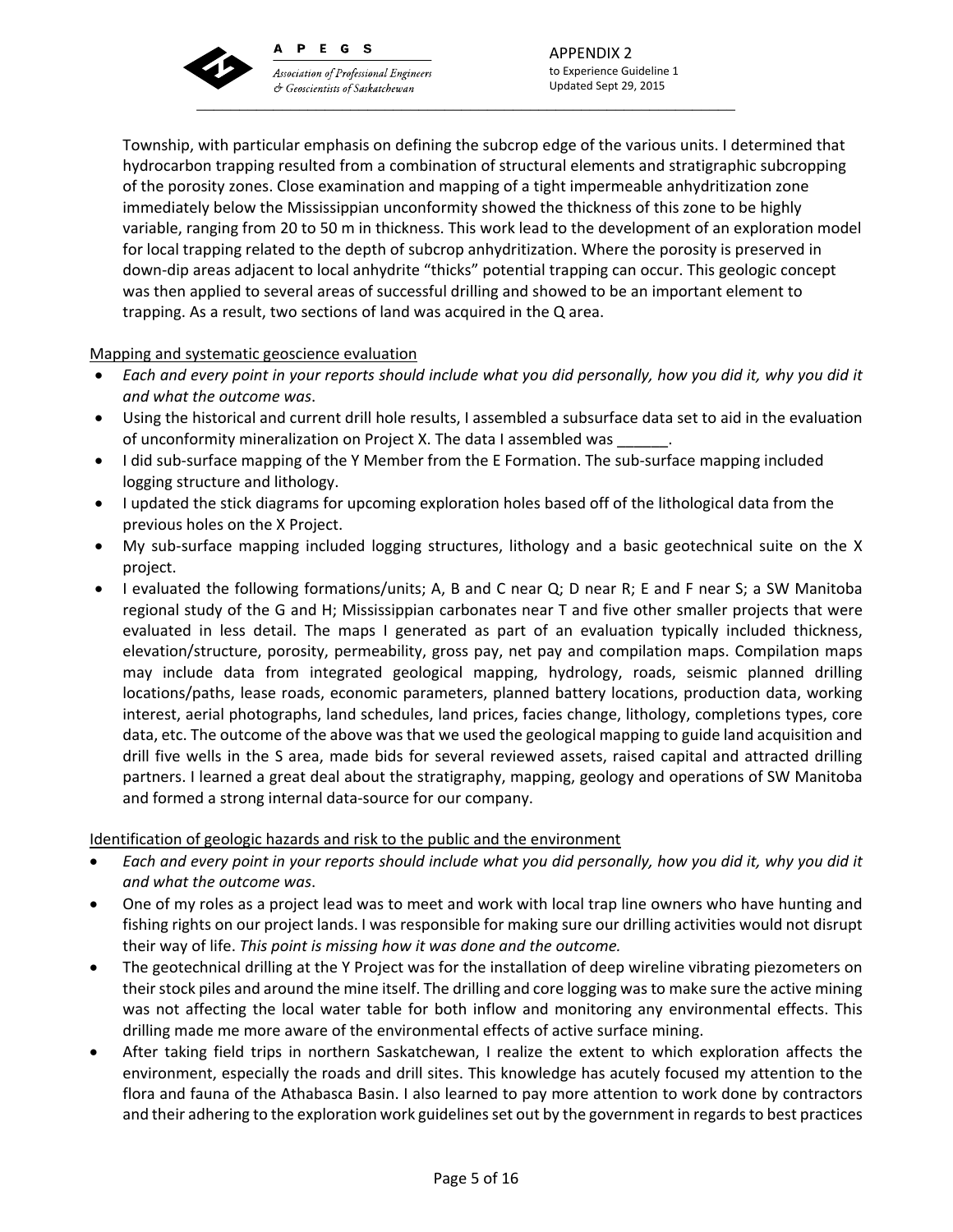

 $\Delta$ 

PEGS

**Association of Professional Engineers** & Geoscientists of Saskatchewan \_\_\_\_\_\_\_\_\_\_\_\_\_\_\_\_\_\_\_\_\_\_\_\_\_\_\_\_\_\_\_\_\_\_\_\_\_\_\_\_\_\_\_\_\_\_\_\_\_\_\_\_\_\_\_\_\_\_\_\_\_\_\_

APPENDIX 2 to Experience Guideline 1 Updated Sept 29, 2015

in mineral exploration. Recent dry years up north have also made the threat of fire very real for us doing exploration work and more so for the local residents. Prevention or mitigation of all public and environmental hazards is paramount to my company and moreover myself and co-workers. The specific regulatory agencies and laws the applied in my projects are listed in the section Significance of Regulatory Agencies in Part 3.

- While preparing the well licence application in our J area, I communicated with government licensing officials in regards to our compliance for handling of telephone cable lines at the Y project.
- On the rig site, I was responsible for ensuring that any potential geological drilling hazards were communicated in advance (e.g. over-pressurized zones). Any disruption at the well site related to geology could cause unnecessary stress and concern to others and can even lead to extreme carelessness and accidents. As site geologist, I ensured that others are immediately aware of any unexpected changes in the geology and/or well plan, and I kept all lines of communication open between Directional Hands, Well Supervisors and Engineer.
- Working with the Petroleum Engineer, I used Google earth to identify sloughs, creeks and waterways where natural habitat and runoff could be disrupted by the construction of roads and well site at the Q project.
- I monitored the posted Crown lands that are designated as Heritage Sensitive, Environmentally Sensitive, Wildlife Habitat, etc. and reported these hazards to my supervisor in our areas of interest.

# **Part 2 ‐ MANAGEMENT OF GEOSCIENCE**

## **Supervision**

- Each and every point in your reports should include what you did personally, how you did it, why you did it *and what the outcome was*.
- I was the site senior while cross shifting the project geologist on Project X. I later became the project lead on this project. I was responsible for monitoring the work of our geological technicians, junior geologists, drill contractors and summer students on a daily basis. I was responsible for ensuring that all project and contract staff were adhering to the company's Safety, Health and Environment best practices, and the regulatory requirements placed on the company by federal and provincial regulatory agencies, such as, \_\_\_*name the agencies\_\_\_.*
- At the Z Project, I supervised one co-op student. I did quality assurance and quality control (QA/QC) of his work and helped explain the stratigraphy and core logging procedures when questions would arise.
- Although I was not the project leader on X property, there were instances where I was in a supervisor role. For example, there were two to four drills coring concurrently which often created staffing issues. Every season there were often new geologists and geotechnicians coming to do field work. This would result in myself or a group of veteran employees supervising the new hires. My supervision of the geotechnical work done by others included such things as depth measurements, core loss, box labels and especially to make sure proper sampling techniques took place.
- I ran the entire field program at project Y for one week to cover for my supervisor's vacation. For this week, I supervised the logging on all three drills including making updated cross-sections, writing daily update reports for management and talked directly with the drill foreman and drillers about current holes to confirm they were staying on target, re‐starting holes due to deviations and planned the drilling for the next site.
- I supervised crews of two or three helpers in the cleanup and carry out maintenance of the B camp on Y property. We winterized tents, patched tents and marked out electrical cables and breaker boxes. We also made a chopper landing pad close to the camp for emergency situations.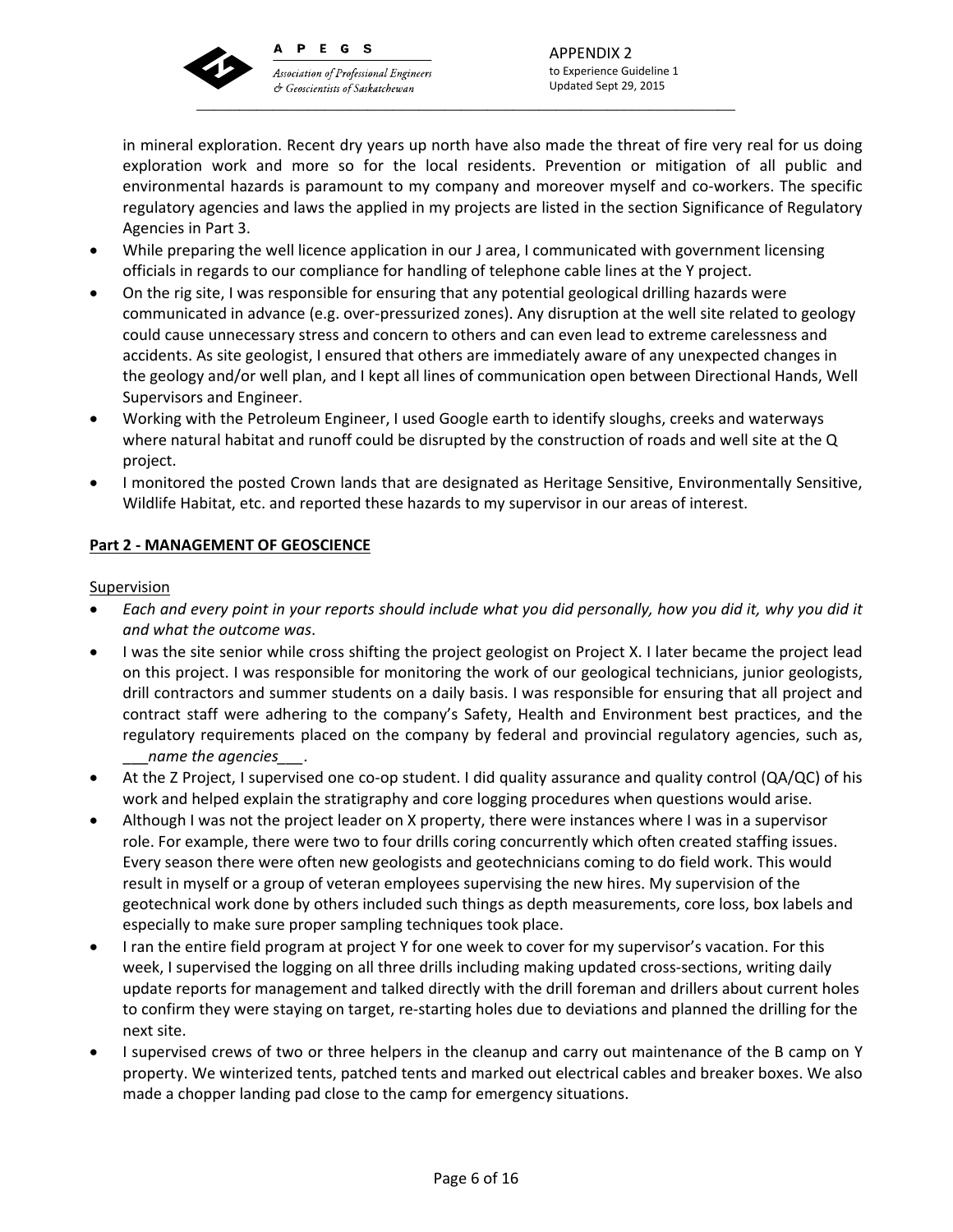

PEGS

**Association of Professional Engineers** & Geoscientists of Saskatchewan \_\_\_\_\_\_\_\_\_\_\_\_\_\_\_\_\_\_\_\_\_\_\_\_\_\_\_\_\_\_\_\_\_\_\_\_\_\_\_\_\_\_\_\_\_\_\_\_\_\_\_\_\_\_\_\_\_\_\_\_\_\_\_

## Project leadership

- Each and every point in your reports should include what you did personally, how you did it, why you did it *and what the outcome was*.
- During the field season I was responsible for reviewing and signing off on daily drill timesheets, shutting down drill holes, adhering to permit conditions, sending daily updates to senior management, and hosting safety meetings.
- As a project lead, I was responsible for identifying areas for exploration and proposing and executing drill programs in these areas. *How the areas of exploration were identified would be a going point for Part 1.*
- I worked closely with the project supervisor and learned from his lead on both Y and Z exploration projects, such as \_\_\_\_\_\_\_.
- On the Y project I would run the daily morning tailgate meetings when our supervisor was not on site which was about one day a week.
- I took the role of project leader for one week in February of this reporting period at the X camp. I was in charge of drilling, logging and sampling core. Morning meetings were held to inform everyone on daily happenings including hole re-starts, or shutdowns and probes. I would delegate individuals to log core, split core, probe holes, shovel out core racks and other camp jobs. I looked at the core that comes in and wrote daily updates on what was intersected (lithology, alteration, structure, ore). The drill foreman would stop by daily for updates on the drills, drop off reflex surveys and weekly safety meeting minutes. I would update the reflex azimuth and dip surveys into the database daily. Cross-sections for drilling grid lines were updated after each completed drill hole. I received phone calls from the drillers at all times of the day and night regarding the dip and azimuth and when it was time to line up the drill. I went out to the drill with a co‐worker to line up the azimuth of the drill using a handheld compass and also, especially at night, a GPS‐based compass to make sure the drill was lined up correctly. After each hole was completed, I would take the X GPS and got accurate collar location measurements and updated them in the database.
- I was the Project Geologist for the X project. My duties mainly consisted of familiarization and transferring data into X's database and logging system. As part of the data transfer process, I was also making note of interesting features found in D's reports and data, which was working towards a compilation of target areas for further exploration including both geophysics and drilling. Prioritizing targets lead to budgeting for future work.
- My helpers and I flew into the J camp on X property to assess the status of the camp for future drill seasons. It was decided that cleanup work and building a chopper pad were necessary. I supervised all of the work done on the camp site.
- Working with my supervisor, I initiated and helped to complete four main exploration projects (P, Q, R and S) that resulted in the acquisition of new lands and drilling prospects. As project leader, I was responsible for defining the purpose and scope of each project, supervising consultants, writing progress reports, making presentations to management, and providing recommendations for land acquisition and drilling locations. The two main purposes of the projects were to 1) identify and acquire new lands for drilling and 2) develop trapping models to apply in new areas. The Q project lead to the drilling of our first successful horizontal well in a new pool west of Z, and helped to verify our trapping model in the Y.

### **Budgeting**

- Each and every point in your reports should include what you did personally, how you did it, why you did it *and what the outcome was*.
- In the project geologist's absence, I was responsible for monitoring the drilling budget on project X and making sure we were within our projection.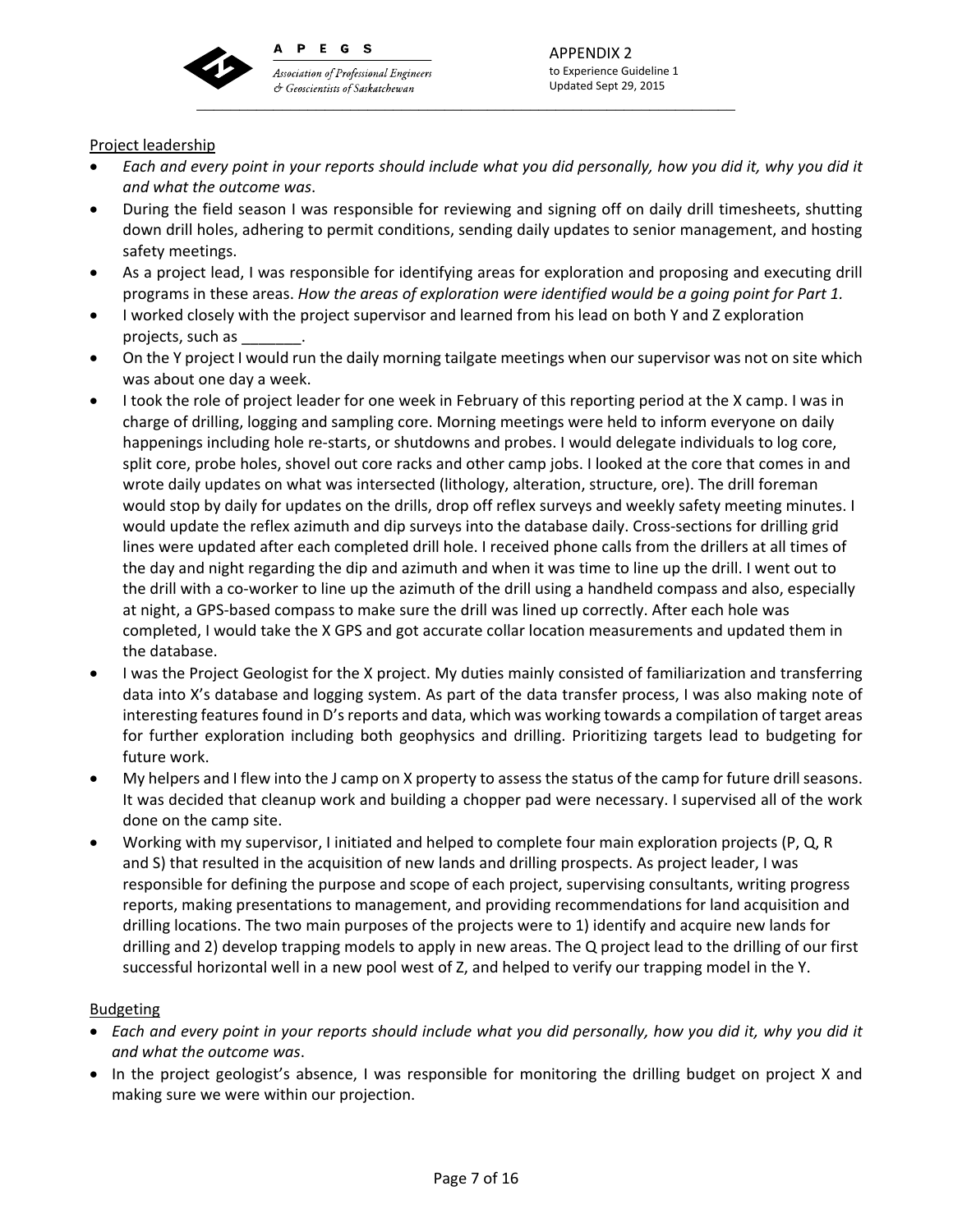

PEGS

& Geoscientists of Saskatchewan

APPENDIX 2 to Experience Guideline 1 **Association of Professional Engineers** Updated Sept 29, 2015 \_\_\_\_\_\_\_\_\_\_\_\_\_\_\_\_\_\_\_\_\_\_\_\_\_\_\_\_\_\_\_\_\_\_\_\_\_\_\_\_\_\_\_\_\_\_\_\_\_\_\_\_\_\_\_\_\_\_\_\_\_\_\_

- As a project lead on project X, I was responsible for all aspects of budgeting including initial budget creation, quarterly projections and monthly spending summaries.
- For one of my projects, there were issues concerning invoices from a consultant that I was responsible for resolving in a timely fashion. Specifically, a consultant spent several days working on portions of a project that had not been assigned and charges for this extra time would have caused us to go over budget. I was able to resolve the issue by providing records outlining the work that was assigned and I eventually had the invoices adjusted.
- I created an Excel based cash flow model capable of calculating monthly net revenue projections for individual wells. I was responsible for deriving the necessary production profiles appropriate for use in the model and was ultimately responsible for any/all other data required by the model (oil price forecasts, crown/freehold/other royalty calculations, well budgets, disposal & hauling costs, operating expenses, etc.). This cash flow model was the primary tool we used to evaluate financial viability of projects and to forecast future cash flow which in turn determined the allocation of capital (budgeting) within our company.
- I completed asset valuations and compiled rough budgets (for land, drilling, completions and tie-in) on six projects throughout SW Manitoba.
- I obtained multiple quotes and in order to make decisions on price/quality on bids to accept for the services involved in operations. My supervisor was ultimately responsible for handling this aspect of the business, but we collaborated to determine the best course of action. As a result, our company got the best value for its dollar and the shareholders received the best return on their investment.
- For projects approved by management for drilling and/or acquisition I worked closely with my supervisor to decide on the best operational approach and outline capital requirements for existing and potential projects for consideration by the Board of Directors.
- I was part of the team that planned, drilled and completed eight vertical wells in the G area. The company established a base of production and attracted drilling partners and investment as a result of the success in the area. We also developed a better understanding of the geology in the area and found ways of reducing operational expenditures, especially through sharing rig move costs and using local service providers.

## Other

 Data Management – On the Z project I was responsible not only for QA/QC on my own work, but also my peers. I managed the data through an organized file structure, which was then systematically uploaded by VPN (virtual private network) to our engineers off site. I did QA/QC review by \_\_\_*include details of what you did*\_\_\_.

## **Part 3 ‐ SOCIAL IMPLICATIONS OF GEOSCIENCE**

## Value and benefits to the public

- Each and every point in your reports should include what you did personally, how you did it, why you did it *and what the outcome was*.
- The majority of the projects I was involved with are related to the mining industry. Mining is important to the public as it provides natural resources, jobs and has been part of the economic prosperity in Saskatchewan.
- The X Exploration Project for Z resource in X, Saskatchewan provided continuing employment for the region and royalties for the land owners who had their properties adjacent to the developing mine property.
- Y company maintained municipal roads that heavy hauling equipment was using and directly stimulated revenues for small business owners in the immediate area by using local services whenever possible.
- Exploration work done in the Athabasca Basin in general benefits northern communities in many ways. Directly, our X project had good relations with the local northern residents of Z First Nation. Y company directly employed local residents for seasonal work in the camps. We also contracted or used the services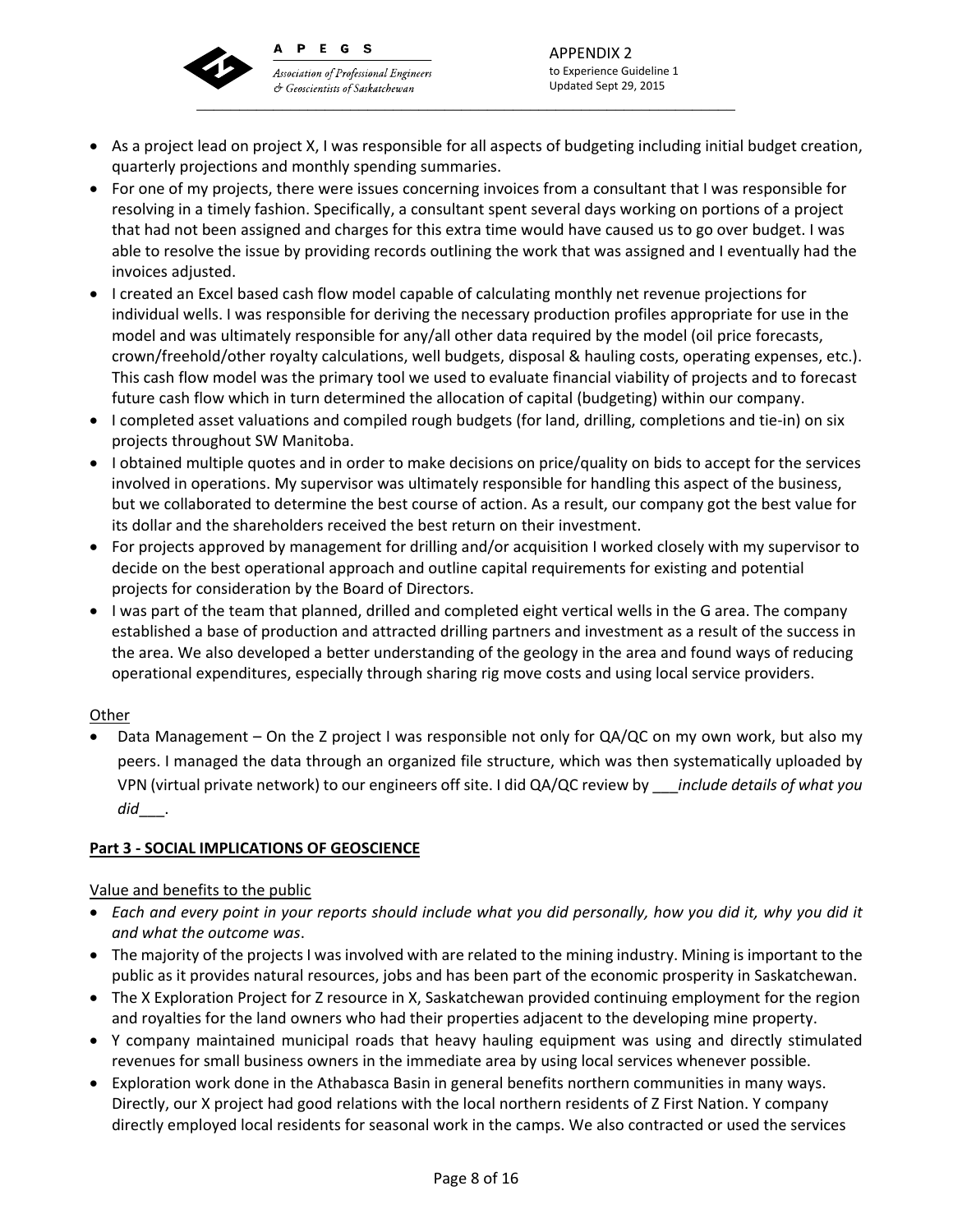

& Geoscientists of Saskatchewan

 \_\_\_\_\_\_\_\_\_\_\_\_\_\_\_\_\_\_\_\_\_\_\_\_\_\_\_\_\_\_\_\_\_\_\_\_\_\_\_\_\_\_\_\_\_\_\_\_\_\_\_\_\_\_\_\_\_\_\_\_\_\_\_ APPENDIX 2 to Experience Guideline 1 Updated Sept 29, 2015

of P, Q and R companies which employ local people as geotechnicians, camp attendants, drillers, helpers, geophysical workers and cooks. The camps could potentially become mines and generate wealth and sustainable employment for the northern residents for years to come.

- Uranium exploration in the Athabasca Basin is important on the world stage. With green, low carbon emitting energy becoming very popular around the world, many countries are using nuclear energy. Here in Saskatchewan we have amazing potential for producing much of this needed nuclear fuel. The value of the uranium ore to the people in the province (via taxation of mining companies for social programs or personal employment) is immense and benefits all of the public.
- The public of the Z area where our company is most active benefit directly and indirectly from my geoscience work. The exploration projects create new drilling locations that help employ more people in the community, and the revenue and wages related to drilling help to ensure that the economy remains vibrant and the community continues to grow.
- Any petrophysical well data, cores and core analysis collected by companies exploring for or developing oil and gas in Saskatchewan are required to be submitted to the government and are accessible to the general public. This kind of government regulated, centralized data collection only occurs in a few places in the world and is an incredible source of data to both industry and academia and ultimately the Saskatchewan economy.

## Safeguards to protect life, property and the environment

- Each and every point in your reports should include what you did personally, how you did it, why you did it *and what the outcome was*.
- Given my increasing level of responsibility, I had to spend more time learning and understanding federal and provincial regulatory requirements along with keeping abreast of industry best practices not only with regard to technical disciplines but also OH&S, environmental management and social license aspects. The names of the specific regulatory agencies and lawsinvolved are listed in Significance of Regulatory Agencies below. *The specific regulatory agencies that apply should be listed in Significance of regulatory agencies below.*
- I was exposed to OH&S safeguards at several levels. On the small scale, I observed safeguards such as drill guards on drill rigs as a method to protect workers from high speed rotating parts. On a larger scale, I was the person responsible for ensuring all safety measures such as daily drilling inspections, toolbox meetings, proper storage of fuel and radioactive core were met.
- As a geologist on the D project, the holes that I logged were used to install deep vibrating wireline piezometers. The piezometers were to make sure that the water tables were not connecting to the main tailings pile and tailings ponds.
- My company and X, our client, were both very cognitive of the environmental impact that surface mining for oilsands makes. For example, I saw \_\_\_*include a specific example from one of your projects*\_\_\_\_.
- I took first aid and CPR training in order to be prepared for emergencies in remote settings.
- Time spent in northern Saskatchewan made me more aware of the importance for safeguards for life and the environment. Working in a remote setting increases risk to health due to delayed access to medical services. Examples would be having emergency medical planning in case of injury or illness. This would require contact phone numbers, personnel's medical histories (i.e. allergies, need of nitroglycerin), and a plan to get the injured person to safety and to medical help. Summer drill seasons add another element to working safely with a helicopter being involved. Knowing proper helicopter safety is key for daily work. Also, it is important to know how to properly and safely evacuate someone from a site in case of emergency.
- Environment safeguards are well outlined by the Government of Saskatchewan. These safeguards are extremely important when dealing with fish and plant life which are very sensitive to changes in their habitat. All drilling is done away from the shoreline, sumps are made for some of the split drilling water and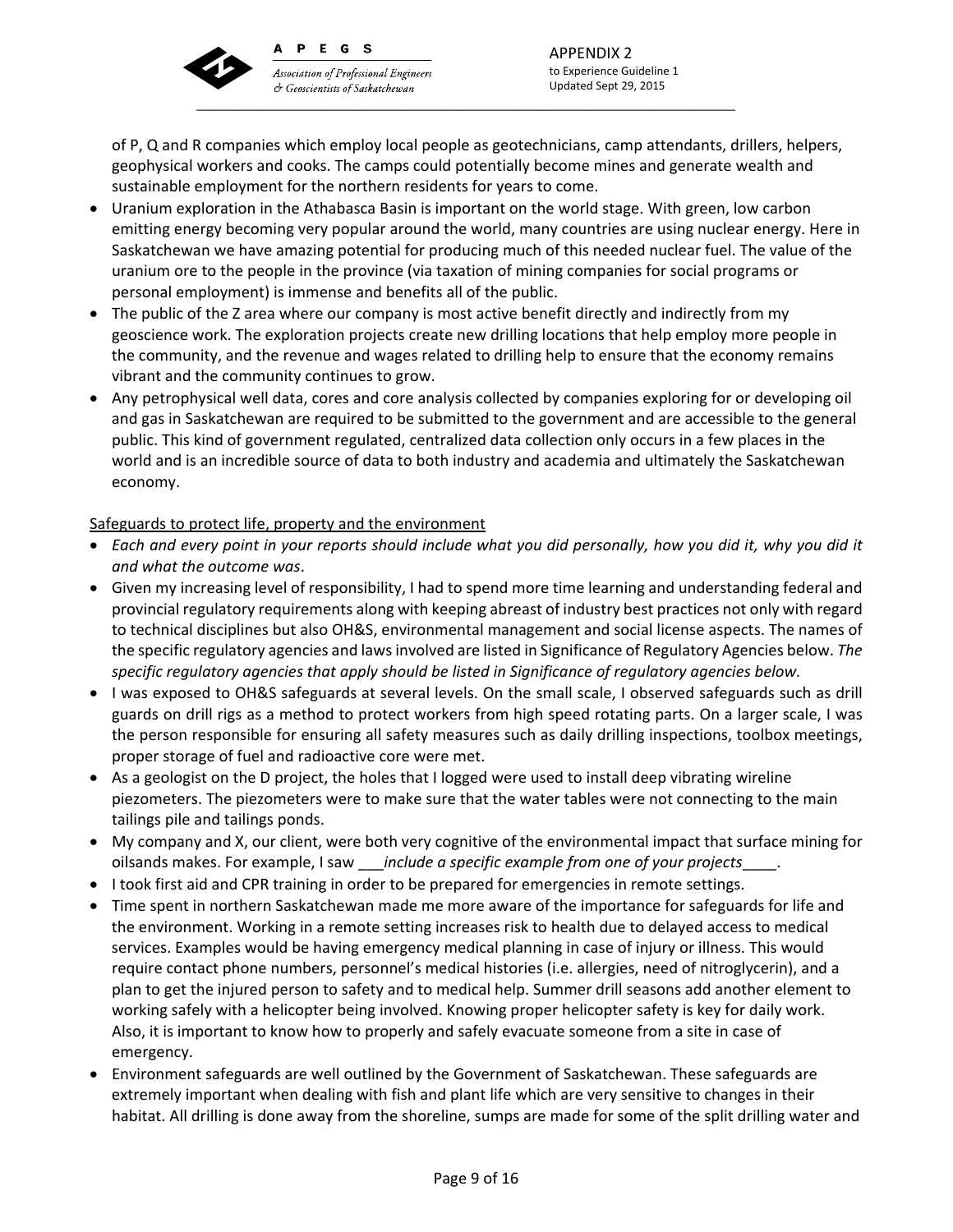

PEGS

**Association of Professional Engineers** & Geoscientists of Saskatchewan \_\_\_\_\_\_\_\_\_\_\_\_\_\_\_\_\_\_\_\_\_\_\_\_\_\_\_\_\_\_\_\_\_\_\_\_\_\_\_\_\_\_\_\_\_\_\_\_\_\_\_\_\_\_\_\_\_\_\_\_\_\_\_

APPENDIX 2 to Experience Guideline 1 Updated Sept 29, 2015

biodegradable mud used, and all drilling fluids are biodegradable or in containment areas to prevent spills. The names of the specific regulatory agencies and laws involved are listed in Significance of Regulatory Agencies below.

 As an operator in Saskatchewan, our company is required to follow regulatory laws regarding safety and environmental responsibility. We have drilled wells, built roads and been actively producing in a manner that meets or exceeds all regulations and laws governing such activity. The regulatory bodies and laws that govern our work are listed in Significance of Regulatory Agencies below.

## Geoscience activity and public at large

- Each and every point in your reports should include what you did personally, how you did it, why you did it *and what the outcome was*.
- I worked at the company's booth at the career fair at the University of Saskatchewan giving students an idea of what it would be like to work at Company Y and explore for uranium in Canada. This helped foster the practice of geoscience and promoted our company as a potential employer in a time when there is a shortage of personnel.
- I attended two open house debates about nuclear energy in Saskatchewan. It is important to understand the public view on nuclear energy, so that I can ensure that my contribution is part of a positive solution and my actions are socially responsible.
- I presented in a high school Earth Science class at Glenbrook North High School on the importance of science and math. I presented what I do as a geologist and how physical science and mathematics are very important in the industrial world. I prepared a PowerPoint presentation explaining the process of how to become a geoscientist and the possibility of research in the oil and gas industry. This helped foster the practice of geoscience and promoted our company as a potential employer in a time when there is a shortage of personnel.
- I went to Z School in my home town of Q, Saskatchewan and gave a PowerPoint presentation and show-andtell to 20 grade 5 students. I presented on what a geologist does, the different scopes of work (field and lab work) and the schooling involved to get a degree. I had a show-and-tell of fossils, rocks and minerals with hand samples to pass around. I then had a trivia game and I gave students small rocks and minerals as prizes for getting answers correct. All of the students interacted and showed their own rock collections. This helped foster the practice of geoscience and promoted our company as a potential employer in a time when there is a shortage of personnel.
- I gave a presentation entitled "  $\blacksquare$  " to 20 members of the local  $\blacksquare$  Club. This helped foster the practice of geoscience and promotes our company as a potential employer in a time when there is a shortage of personnel. It also shed light on the safeguards taken in the industry to protect people and the environment, thereby improving public perception.
- I provided a geology seminar to a classroom of students in the Oilfield Production Accounting course provided by CAPPA (Canadian Association of Petroleum Production Accounting) at the J Community College. . This helped foster the practice of geoscience and promotes our company as a potential employer in a time when there is a shortage of personnel.
- I provided a rock and fossil show-and-tell presentation at X School for children in grades 7 and 8. . This helped foster the practice of geoscience and promotes our company as a potential employer in a time when there is a shortage of personnel.
- Our company worked with the Petroleum Geology class at the U of S to provide geoscience projects to students. I helped draft the projects and reviewed the project results. This gave the students a real-life experience that is valuable to their training as geoscientists.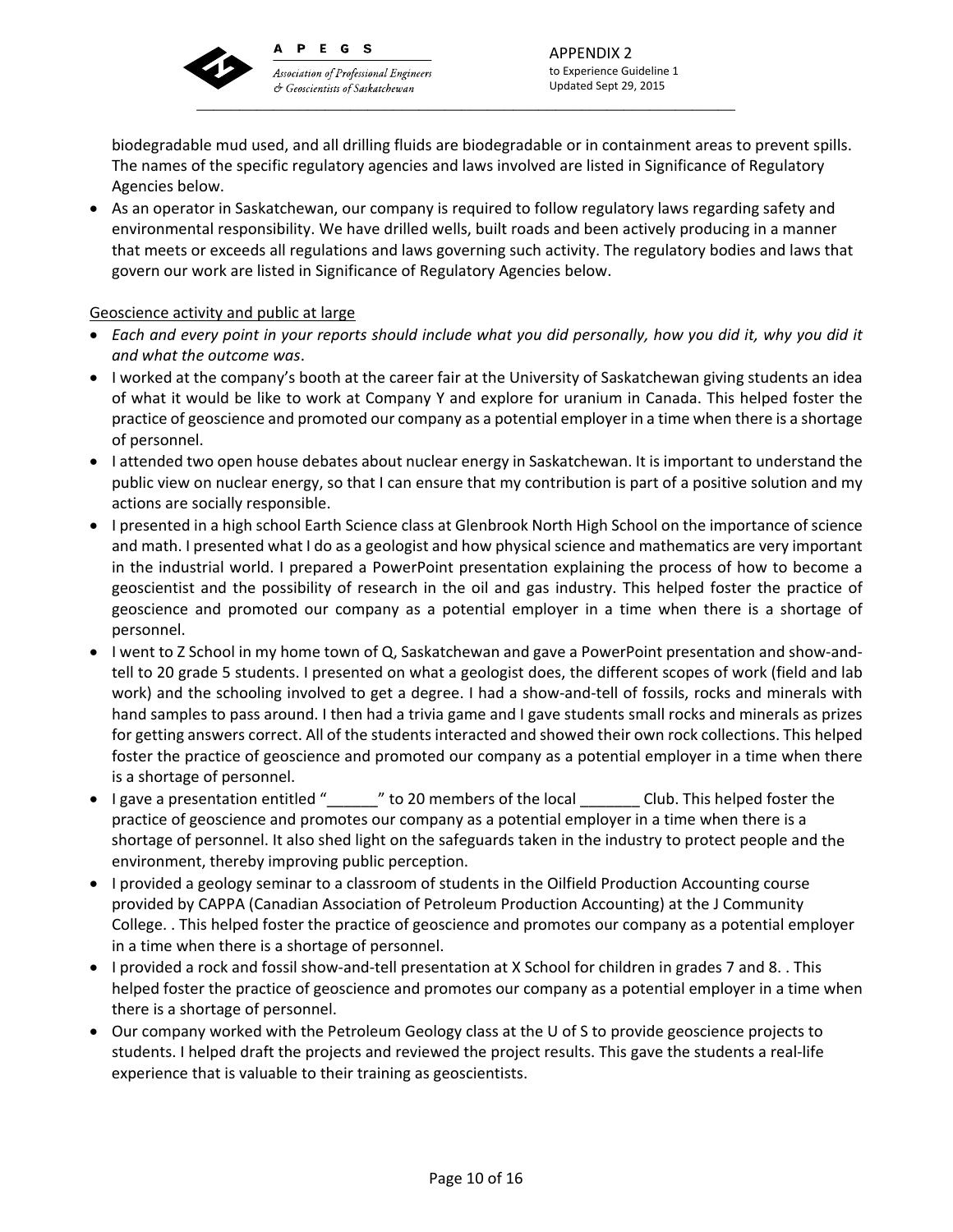

 $\mathbf{A}$ 

PEGS

**Association of Professional Engineers** & Geoscientists of Saskatchewan \_\_\_\_\_\_\_\_\_\_\_\_\_\_\_\_\_\_\_\_\_\_\_\_\_\_\_\_\_\_\_\_\_\_\_\_\_\_\_\_\_\_\_\_\_\_\_\_\_\_\_\_\_\_\_\_\_\_\_\_\_\_\_

APPENDIX 2 to Experience Guideline 1 Updated Sept 29, 2015

## Advancement of geoscience knowledge

- Each and every point in your reports should include what you did personally, how you did it, why you did it *and what the outcome was*.
- I continued to participate in an in-house advanced technological reading class focusing on varying types of uranium deposits from around the world. Participants shared their knowledge and experience.
- I started an in-house advanced structural geology course under the guidance of the Director.
- I was able to use the knowledge I gained both in the field as well as from mentors and peers to work on compilation and reconnaissance projects for the Z property and a prospective property that the company could acquire. My team and I researched Saskatchewan Government assessment files for historic geophysical work, drilling and mapping done on the property. This, along with current work done by the company, was compiled by our team to better understand the geology of the property, where conductive trends were located and if there were any anomalous metal trends on the property. My role in the research and compilation was \_\_\_\_\_\_\_\_.

## Interest and involvement

- Each and every point in your reports should include what you did personally, how you did it, why you did it *and what the outcome was*.
- I organized and lead a talk on the local geomorphology of X, Saskatchewan. I explained how the geological development was created by the Holocene glaciers retreating and created drumlins and the barrier beach within the town. We then went into the town and showed where the glacier striations are on the granodiorite.

## Significance of regulatory agencies

- All regulatory agencies, laws and regulations that apply to your work should be listed here in every report. *Hint: include the Code of Ethics contained in the Regulatory Bylaws of The Engineering and Geoscience Professions Act and how it applies to you.*
- Each and every point in your reports should include what you did personally, how you did it, why you did it *and what the outcome was*.
- I followed the laws and regulations of both Saskatchewan and Alberta depending on the project location as applicable and obtained all required documentation before the start of any drill. The specific laws and regulations that applied in Saskatchewan were \_\_\_\_\_\_\_. The specific laws and regulations that applied in Alberta were \_\_\_\_\_\_.
- When working on the Z project I would make sure that we had our well licence from Saskatchewan Industry and Resources in Regina. I would confirm that we had a copy of the Well Licence Application (ER‐46) on file before the start of any drilling with B company.
- The Saskatchewan Environment Exploration Guideline is very important in day-to-day exploration work as well as future impacts as a result of exploration. This guideline ensures that the public and environment are affected as little as possible. An example of where I applied this guideline in my work was
- Time spent working in the industry has made me realize how important it is to have agencies like APEGS. Having regulated individuals that are qualified to do work in their scope of practice is very important for accountability in public safety and the environment. Many of the projects going on within our industry are multi‐million dollar endeavors and with such large scale projects often comes great risk and hazards to the public and environment. APEGS and similar associations make sure that only qualified persons are members and in case of an incident are able to discipline members or take legal action against a company or an unregistered individual.
- I became more familiar with well licensing and spacing when I made applications to Petroleum and Natural Gas Branch in order to encroach on boundaries of older vertical and horizontal wells at our Z property.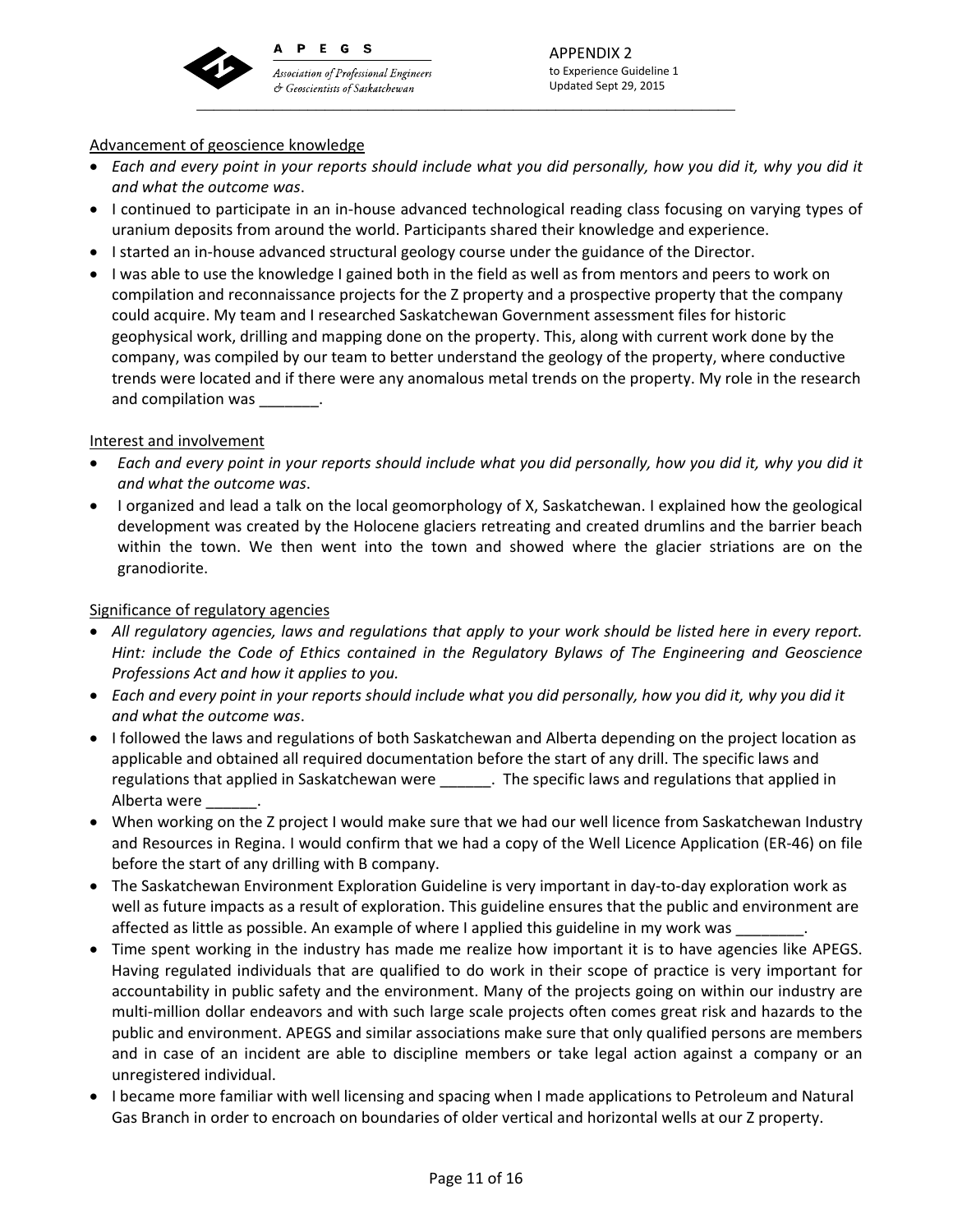

PEGS

Association of Professional Engineers & Geoscientists of Saskatchewan \_\_\_\_\_\_\_\_\_\_\_\_\_\_\_\_\_\_\_\_\_\_\_\_\_\_\_\_\_\_\_\_\_\_\_\_\_\_\_\_\_\_\_\_\_\_\_\_\_\_\_\_\_\_\_\_\_\_\_\_\_\_\_

• I became much more familiar with Subsurface Mineral Regulations and the Oil and Gas Conservation Regulations of Saskatchewan through reading, written correspondence, and conversations with the staff at Industry and Resources.

APPENDIX 2 to Experience Guideline 1 Updated Sept 29, 2015

- Our company identified oil potential in an area designated by the government solely as potash lands that was leased by X company. I studied the regulations regarding potash and petroleum and natural gas to request re‐opening of lands to oil and gas exploration in the Y area. As a result, these lands were eventually re‐opened for petroleum and natural gas leasing.
- I studied the materials for the APEGS Professional Practice Examination and became familiar with the governing laws and ethics for practicing geoscientists in Saskatchewan. An example where this applied to my work was \_\_\_\_\_\_\_\_.
- My supervisor and I along with the engineering team designed drilling programs that met all the requirements and safe practices outlined in "The Oil and Gas Conservation Regulations" and \_\_\_\_\_*list all laws and regulations that apply*\_\_\_\_. We were responsible for completing and submitting all the necessary paper work and reporting regarding the drilling, completion and abandonment of a well. My role in this process was \_\_\_\_\_\_. As a result, our operations were carried out in a safe and responsible matter and I gained a better understanding of the operational, regulatory and reporting side of the industry.
- As a practicing geologist, I have a moral and ethical obligation regarding the responsible application of geological principles to anything concerning safety, public welfare, economics, and the environment under *The Engineering and Geoscience Professions Act*.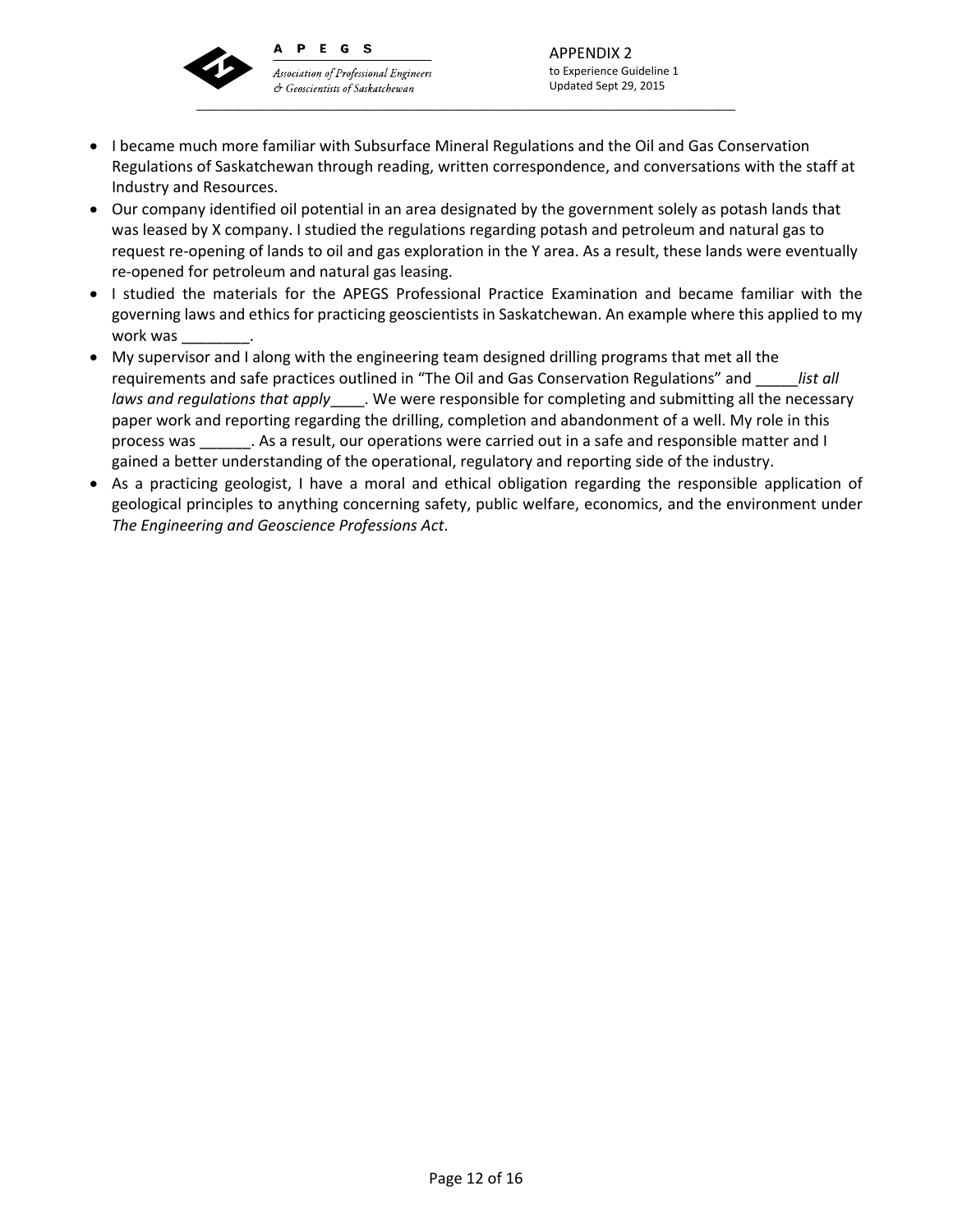

APPENDIX 2 to Experience Guideline 1 Updated Sept 29, 2015

# **Hydrogeology Examples**

## **Part 1 ‐ APPLICATION OF THE KNOWLEDGE OF GEOSCIENCE PRINCIPLES AND PRACTICE**

### Geoscience training and familiarization

- Each and every point in your reports should include what you did personally, how you did it, why you did it *and what the outcome was*.
- As a part of Z company's team I worked on six projects in Canada and Madagascar during this reporting period. My current position within Z requires frequent travel to Madagascar including work at three mine sites and at Z's Mahajanga office while maintaining employment through the Canadian operations. My work with Z required that I become familiar with the local geology, climate, ore deposits and associated waste rock/tailings in order to assist with the development of site-specific closure plans and cover designs for closure plans at mine sites, such as:
	- o seepage assessment of a Tailings Storage Facility (TSF) at mine X, where I gained knowledge of the geology and hydrogeology of northern Y as part of the investigation into the material properties of bedrock geology, to determine seepage characteristics of the TSF, as well as familiarization to the local climate and the influence of humid environments on TSF closure planning. My role on this project was to \_\_\_\_\_\_. I completed similar assessments for three mine sites in Madagascar which required the interpretation of local geology and hydrogeology including, a waste rock dump at D Mine located at P, the TSF at E Mine located at Q and a Tailings Containment at F Park in R; and
	- o completing closure plan support studies for large‐scale closure plans of mine waste storage facilities including the waste rock dumps at G Gold Mine, H Nickel Mine, and the TSF at J Iron Mine.

### Technical geoscience experience

- Each and every point in your reports should include what you did personally, how you did it, why you did it *and what the outcome was*.
- I completed seepage and solute transport numerical modeling programs to determine closure criteria (i.e. target net percolation rates for cover systems) for mine waste storage facilities including abandoned uranium mine tailings containment at D Mine in X), Waste Rock Dump at E Mine and the TSF at F Mine located in Q. These numerical modeling programs included the training and use of Geostudio and Feflow numerical modeling programs.
- I completed four Cover System Field Trial Construction and Performance Monitoring Installations at six locations in X and Y including, Cover System Performance Monitoring installation at X company's D Mine, TSF Cover System field trial construction and instrumentation at E Mine, and TSF Cover System Performance Monitoring Installation at F Mine. The techniques I learned included the installation of temperature sensors, water content sensors and weather stations in addition to commissioning the automated data acquisition systems that control measurements.
- I completed Waste Rock Compaction trials to determine the suitability of using compaction to limit net percolation as part of a cover design for the X waste rock dump. The technical skills I needed included *in situ* density testing and field saturated hydraulic conductivity testing.

### Development of geologic concepts

Each and every point in your reports should include what you did personally, how you did it, why you did it *and what the outcome was.*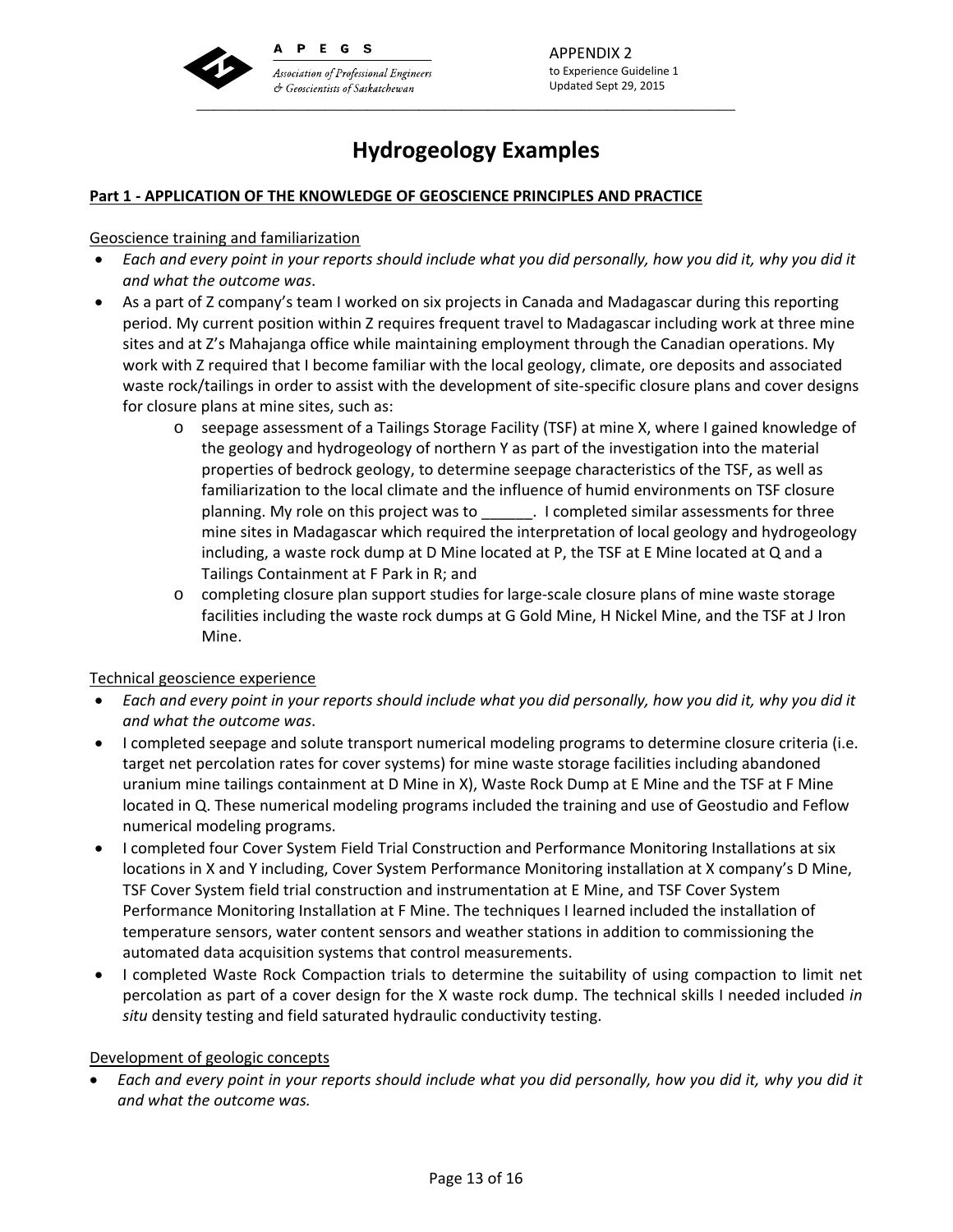

PEGS  $\mathbf{A}$ 

**Association of Professional Engineers** & Geoscientists of Saskatchewan \_\_\_\_\_\_\_\_\_\_\_\_\_\_\_\_\_\_\_\_\_\_\_\_\_\_\_\_\_\_\_\_\_\_\_\_\_\_\_\_\_\_\_\_\_\_\_\_\_\_\_\_\_\_\_\_\_\_\_\_\_\_\_

APPENDIX 2 to Experience Guideline 1 Updated Sept 29, 2015

 I completed 15 reports as part of seepage and solute transport programs that required the interpretation of local hydrogeologic units. These reports included interpreting the findings of material sampling and testing programs completed by X as well as previous investigations completed by the client (i.e. either internal or contracted investigations that included geologic mapping, test pitting, borehole logging or geophysical surveys) that measured specific geotechnical and hydraulic conductivity and \_\_\_\_*include other things the report included, if anything*\_\_\_\_. I interpreted these characteristics with the help of my supervisorto develop a conceptual model of the groundwater flow system for the vicinity of the mine site. In addition, I developed a conceptual flow model for the mine waste storage facility along with my supervisor and one other geologist. My role was \_\_\_\_\_.

## Mapping and systematic geoscience evaluation

- Each and every point in your reports should include what you did personally, how you did it, why you did it *and what the outcome was*.
- I oversaw the D Testing Programs as part of material sampling programs completed at A Mine and B Mine. Materials sampled were comprised primarily of unconsolidated overburden material, run‐of‐mine waste, consolidated overburden material and various waste materials including waste rock and tailings material. The skills I utilized included interpreting laboratory results for particle size distribution, standard Proctor tests, Atterberg limit tests, specific gravity, gravimetric water content, triaxial permeability (hydraulic conductivity) and moisture retention testing. I interpreted the results along with my supervisor and used them to develop material properties for use in numerical modeling programs such as plant‐soil‐atmosphere modeling to assess cover system alternatives and unsaturated/saturated groundwater flow (seepage and contaminant transport modeling programs).

### Identification of geologic hazards and risk to the public and the environment

- Each and every point in your reports should include what you did personally, how you did it, why you did it *and what the outcome was*.
- The primary goal of X is to assist with the development of P plans for mine waste storage facilities in order to mitigate adverse impacts to the environment post‐closure. I completed tasks such as seepage and solute transport numerical modeling programs for a given waste storage facility for the mines named previously. These analyses determined the minimum required net percolation rates for cover system performance in order to limit contaminant transport to downstream receptors to acceptable levels. In the case of a storage facility containing acid‐generating waste material, which is a geological hazard in the mine closure industry, these analyses were key in determining a suitable closure plan that would be sustainable over the long term.

### **Part 2 ‐ MANAGEMENT OF GEOSCIENCE**

### Supervision

- Each and every point in your reports should include what you did personally, how you did it, why you did it *and what the outcome was*.
- I supervised a junior geologist who worked primarily on Z project and a junior soil scientist on the Y project.

### Project leadership

- Each and every point in your reports should include what you did personally, how you did it, why you did it *and what the outcome was*.
- I managed five projects that were support studies for various closure plans at various stages in development. Examples include: Closure Planning Support Studies for Z company's D Mine Tailings Storage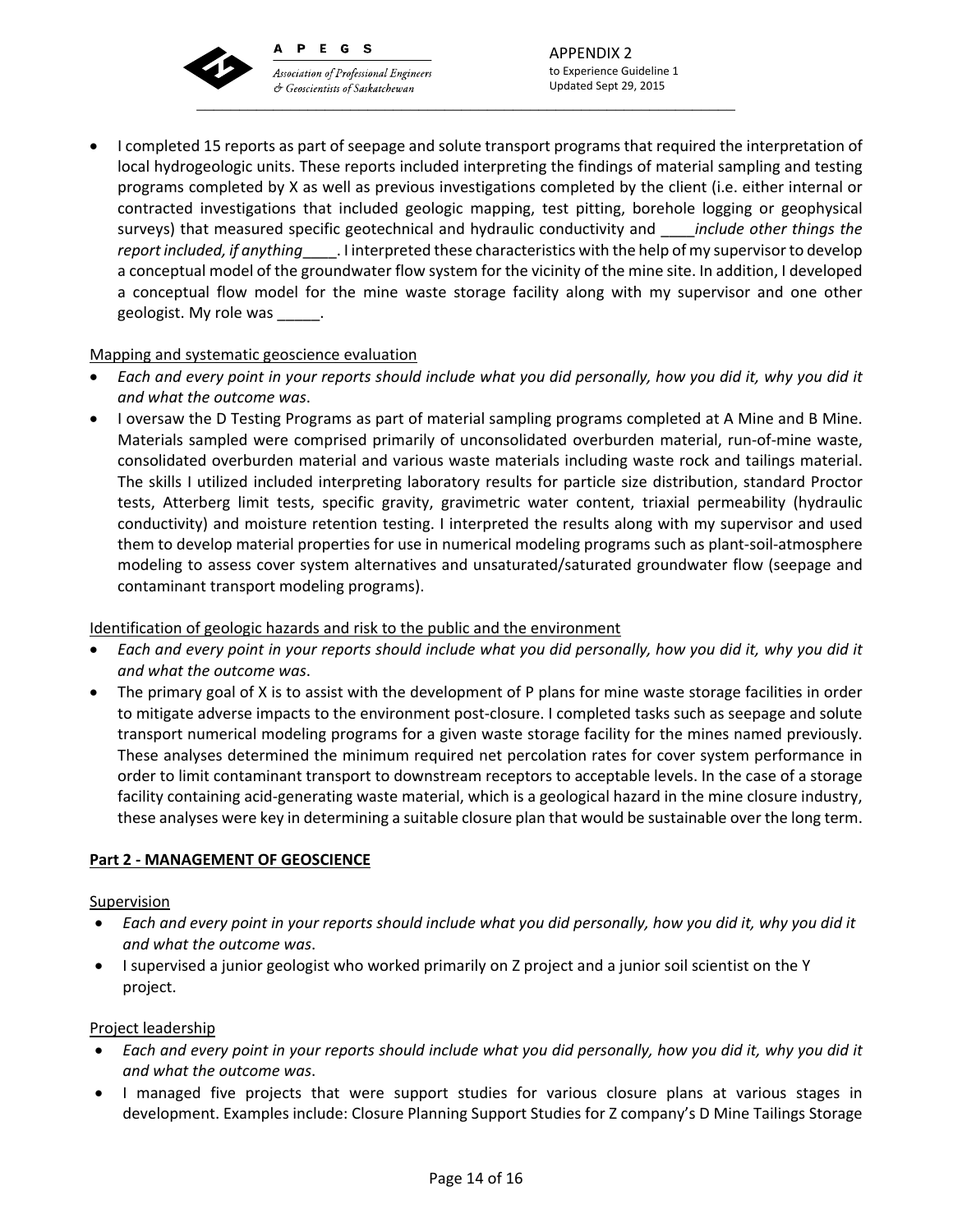

er Geoscientists of Saskatchewan

Facility (TSF), Cover System Design and Closure Plan for M company's E Mine TSF, and Performance Monitoring of TSF Cover System Field Trials at F company's N Mine.

 I completed work scopes and cost estimates for four of the projects that I currently manage. The skills I applied included forecasting professional personnel hours to complete tasks, developing budgets to complete various tasks that are part of the work scope and managing internal resources such that deliverable timelines are estimated with precision.

### Budgeting

- Each and every point in your reports should include what you did personally, how you did it, why you did it *and what the outcome was*.
- I developed more than 30 cost estimates for sole source and open bid projects. This included scoping major closure planning support studies, cover system field trial construction / performance monitoring installation programs, performance monitoring programs and numerical modeling programs. The scoping documents required the estimation of professional hours for each task in addition to development of cost estimates. In addition, as project manager for several projects, I tracked budgets for up to six projects at once while monitoring task progress and resource levels to ensure tasks were completed on‐time and on budget.

### **Part 3 ‐ SOCIAL IMPLICATIONS OF GEOSCIENCE**

### Value and benefits to the public

- Each and every point in your reports should include what you did personally, how you did it, why you did it *and what the outcome was*.
- The resources produced in mining projects are essential to the functioning of our society and quality of life globally. Mining operations needsto happen in a sustainable and responsible manner for the health of future generations and our planet.

### Safeguards to protect life, property and the environment

- Each and every point in your reports should include what you did personally, how you did it, why you did it *and what the outcome was*.
- The primary component of my work experience relates directly to the public, property and environmental safety as closure planning for mine waste facilities. Closure plans must meet expectations of those set out by regulatory agencies who represent the public. In addition, the requirements must meet stakeholders' expectations. The regulatory agencies involved are listed in the Significance of Regulatory Agencies section below.

### Geoscience activity and public at large

*No examples available yet. See examples in other disciplines*.

### Advancement of geoscience knowledge

I was co-author on a conference paper for the X Conference, in Saskatoon during this reporting period. It was a case study on *include topic name* located in Fig.  $\blacksquare$ 

### Interest and involvement

*No examples available yet. See examples in other disciplines*.